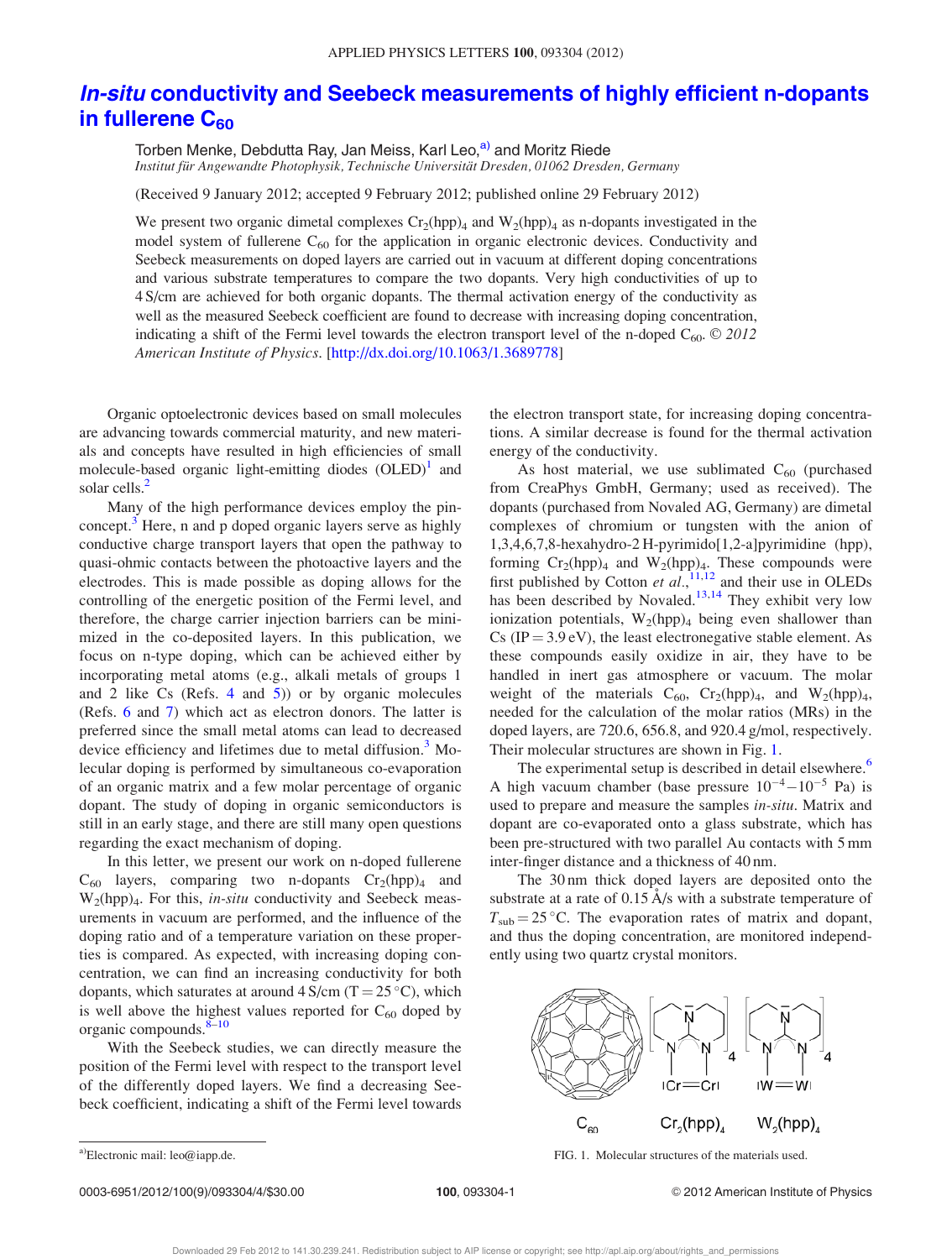The current between the two Au fingers is found to vary linearly and symmetrically with the voltage in the range of  $-10$  V to  $+10$  V for all samples. Due to the low field, contact resistance is expected to be negligible compared to bulk resistance in a planar sample with 5 mm inter-electrode width. Furthermore, the doping ensures a quasi-ohmic contact between organic material and metal electrode.<sup>15</sup> Therefore, the current is not injection limited in the investigated regime.

In-situ measurements of conductivity and thermovoltage (Seebeck coefficient) are performed using a Keithley 236 source measure unit. Heating is applied from the back of the substrate by two independently heated copper blocks. The temperature of the sample  $T<sub>m</sub>$  is controlled by a two-channel Eurotherm 3504 PID controller and two PT1000 resistance based temperature sensors that are glued onto the substrate at thermally equivalent positions to the contacts, insulated from the organic layer. This allows for substrate temperatures in the range of  $20-110$  °C.

After preparation, the samples are slowly heated up and annealed for 20 min at  $100\,^{\circ}\text{C}$  as the annealing can increase the conductivity of n-doped layers by a factor of 3–5 and further allows for stable measurement conditions after reaching saturation, as proposed by Nollau et  $al<sup>6</sup>$  We find both dopants to be stable even at  $T_m = 100\degree C$ , and no degradation of the conductivity was observed. For lowly doped samples, we observe that the conductivity increases due to the annealing, while for highly doped samples, a decrease is found. The increase might be attributed to a removal of oxygen unintentionally built into the film during deposition, while the decrease might be explained by diffusion and clustering of dopant molecules.

The conductivity at a temperature  $T<sub>m</sub>$  is determined by applying a voltage of  $V_b = 1$  V and averaging the measured current for 2 min in order to compensate for statistical noise. For the Seebeck measurement at any temperature  $T<sub>m</sub>$ , a difference of  $\Delta T = 5$  K is applied, as the two contacts are heated to temperatures  $T_m + 2.5$  K and  $T_m - 2.5$  K, respectively. The measured thermovoltage  $V_s$  is averaged for several minutes, followed by a measurement at swapped temperatures to exclude systematic errors. The resulting Seebeck coefficient  $(S = V_s/\Delta T)$  is the average of the two measurements. Before and after each Seebeck measurement, the conductivity  $\sigma(T_m)$  is determined and the two values are as well averaged.

Using ultraviolet photoelectron spectroscopy (UPS), the IPs for Cr<sub>2</sub>(hpp)<sub>4</sub> and W<sub>2</sub>(hpp)<sub>4</sub> are determined to be 3.95  $\pm$ 0.13 eV and  $2.68 \pm 0.13$  eV, respectively, both smaller than the electron affinity (EA) of  $C_{60}$  (4.0  $\pm$  0.3 eV (Ref. 16)). Hence, efficient charge transfer and, therefore, good doping are expected, especially for  $W_2(hpp)_4$ , because its IP is even shallower than the very efficient molecular dopant decamethylcobaltocene (DMC) (IP =  $3.3 \text{ eV}$  (Ref. 17)).

We study a variation of different doping concentrations ranging from MR of 0.002–0.4 and  $T_m = 25{\text -}70$  °C. Figure 2 shows the conductivity  $\sigma$  of the n-doped C<sub>60</sub> layers versus doping concentration in a double-logarithmic plot for  $T_{\rm m} = 25$  °C and 40 °C (which is a typical operation temperature for organic semiconductor devices). For both dopants, a strong increase of the conductivity from around 0.1 to 4 S/cm with increasing doping is observed. In comparison, undoped



FIG. 2. (Color online) Conductivity  $\sigma$  of 30 nm n-doped C<sub>60</sub> layers versus doping concentration. Up to doping concentrations of  $MR = 0.08$  (dashed line), a linear relation between doping and conductivity is found. The solid lines representing a slope of 1.0 as a guide for the eye.

 $C_{60}$  has a conductivity in the order of  $10^{-8}$  S/cm.<sup>9</sup> Up to doping concentrations of  $MR = 0.08$  (dashed line in Fig. 2), a linear relation between doping and conductivity is found, as the lines representing a slope of 1.0 show. In this doping regime, each additional dopant molecule contributes identically to the increase of conductivity. This is not always the case as earlier studies on organic dopants showed.<sup>18,19</sup> At doping concentrations above  $MR = 0.08$ , both materials show a saturation of the conductivity. A possible explanation could be a drop in the electron mobility due to a disturbance of the morphology when more than 8 dopants molecules per 100 molecules of  $C_{60}$  are introduced into the layer.<sup>20,21</sup>

In contrast to what would be expected from the UPS measured IP values, using  $Cr_2(hpp)_4$  (IP = 3.95  $\pm$  0.13 eV) leads to a more efficient doping of  $C_{60}$  (EA = 4.0  $\pm$  0.3 eV) compared to  $W_2(hpp)_4$  (IP = 2.68  $\pm$  0.13 eV). Assuming that there is no renormalization of molecular levels on formation of an ion, this observation might be explained by morphological effects, or by  $W_2(hpp)_4$  reacting stronger with oxygen contamination being present in the vacuum chamber at a base pressure of  $10^{-4} - 10^{-5}$  Pa. Further studies are required to resolve this observation.

In the investigated range of  $T_m = 25{\text -}70^{\circ}$ C, the conductivity  $\sigma$  is found to be thermally activated, as shown earlier for doped organic layers,  $22,23$  and the data can be fitted with a thermally activated transport relation

$$
\sigma(T) \propto \exp\left(-\frac{E_{\text{Act},\sigma}}{k_{\text{B}}T}\right),\tag{1}
$$

where  $k_B$  is Boltzmann's constant and  $E_{\text{Act},\sigma}$  is the activation energy of the conductivity. The derived activation energies  $E_{\text{Act},\sigma}$  shown in Fig. 3 range from 50 to 160 eV and show a strong dependence on the doping concentration. Up to doping concentrations of MR = 0.08, a decrease of  $E_{\text{Act},\sigma}$  with increasing doping concentration is found, as expected from earlier experiments.<sup>9,23</sup> The observed  $E_{\text{Act},\sigma}$  for both dopants match within experimental scattering and are well below the previously reported value for undoped  $C_{60}$  of around 650 meV.<sup>9</sup> Highly doped samples of doping concentrations above  $MR = 0.08$  show a different behavior of increasing  $E_{\text{Act},\sigma}$  with doping. This is in agreement with the conductivity data shown in Fig. 2. The decrease of  $E_{\text{Act},\sigma}$  with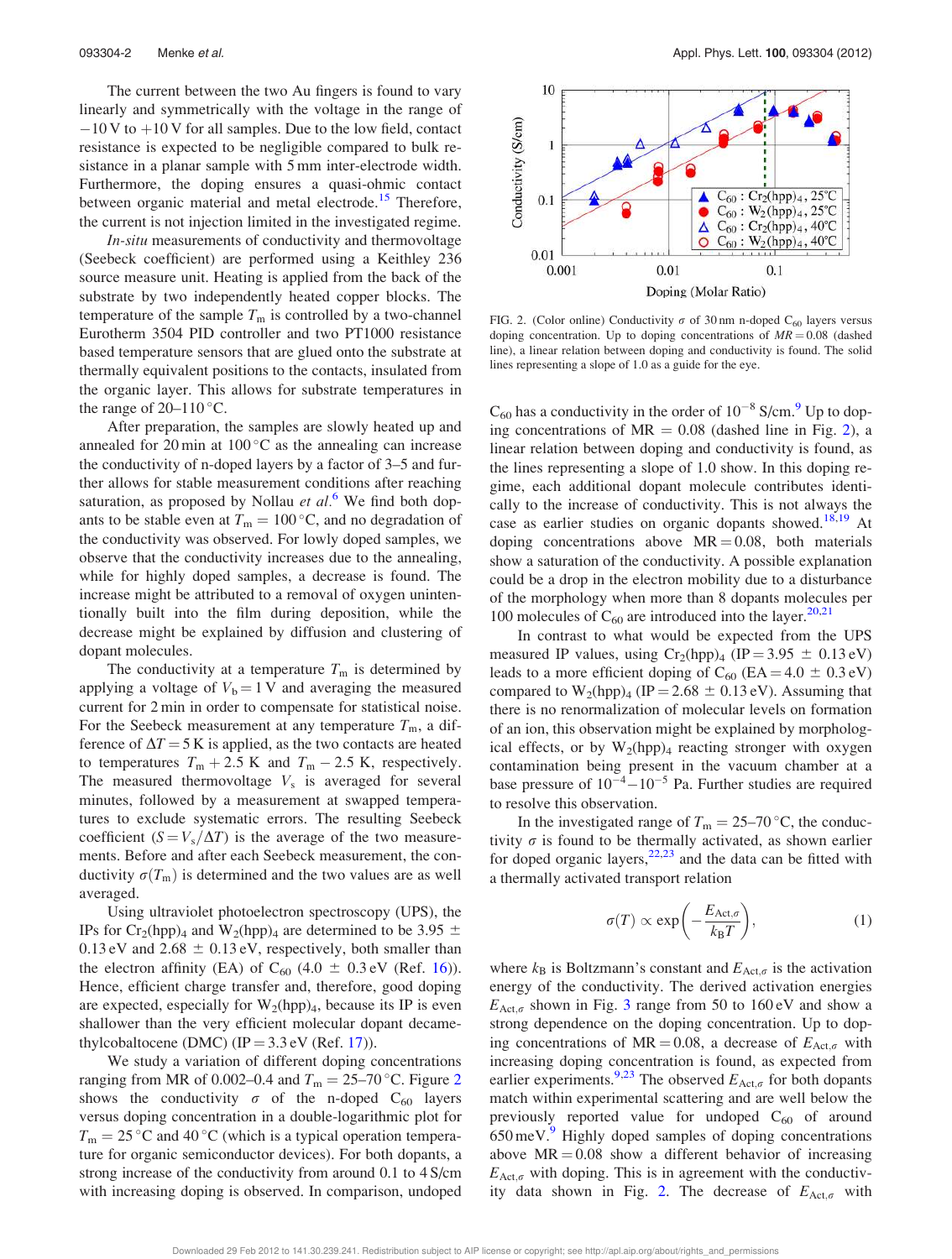

FIG. 3. (Color online) Thermal activation energy of the conductivity  $E_{\text{Act},\sigma}$ versus doping concentration for the two different material systems. The dashed line corresponds to  $MR = 0.08$ , as in Fig. 2.

increasing MR is attributed to a shift of the Fermi level towards the transport level of  $C_{60}$ . This leads to a reduction of the temperature dependence of the charge carrier density  $n(T)$ , contributing to the conductivity as

$$
\sigma(T) = e \cdot n(T) \cdot \mu(T), \tag{2}
$$

with the elementary charge e and mobility  $\mu(T)$ , which also contributes to the temperature dependency of  $\sigma$  and, hence,  $E_{\text{Act},\sigma}$ . The increase of  $E_{\text{Act},\sigma}$  at high doping concentrations might be attributed to the mobility, which is probably due to disturbance in the morphology of the host material by the large percentage of dopant molecules.

The Seebeck measurements (Fig. 4) at  $T_m = 40^{\circ}$ C show that the thermo-voltage and, hence, the Seebeck coefficient S are negative in sign. Therefore, for all samples, electrons are the dominating charge carriers, and hole conduction along the dopant molecules is not observed. For both dopants, a decrease of  $|S|$  with increasing doping concentration is found. Assuming a Gaussian density of states, the energetic difference  $E_S$  of the Fermi level  $E_F$  to the transport level  $E_{Tr}$ can be derived from Seebeck measurements<sup>24,25</sup> via

$$
E_S := E_{\text{Tr}} - E_{\text{F}} = e \cdot \text{T} \cdot |S|.
$$
 (3)

This quantity is shown as the right hand y-axis in Fig. 4 for  $T_{\rm m} = 40$  °C. For both dopants, a decrease of  $E_{\rm S}$  with increasing doping concentration is observed, indicating a shift of the Fermi level towards the transport level. Using Maxwell-Boltzmann approximation, it has been shown<sup>6</sup> that the charge carrier density  $n(T)$  is thermally activated by  $E<sub>S</sub>$ . In



FIG. 4. (Color online) Seebeck coefficient and derived Seebeck energy  $E_S$ at  $T_m = 40$  °C. The dashed line corresponds to  $MR = 0.08$ , as in Fig. 2.

the case of our highly doped samples,  $E<sub>S</sub>$  is in the order of  $kT$ , and therefore, the approximation is not valid, but still a decrease of  $E<sub>S</sub>$  can be correlated to a decrease of the thermal activation of  $n(T)$ . We note from Fig. 4 that the Seebeck coefficient trends towards saturation at large doping concentrations. This is expected since the system is degenerately doped at large doping densities, and the Fermi level gets pinned near the transport level edge. Considering the continuing decrease in the Seebeck coefficient even after the 0.08 doping mark, we can verify that the final increase of  $E_{\text{Act},\sigma}$  and decrease of conductivity at high doping concentrations must be due to changes in the mobility of the layer.

We show that both  $Cr_2(hpp)_4$  and  $W_2(hpp)_4$  are exceptionally well suited for n-doping of  $C_{60}$ , with extremely high conductivities up to  $4 S/cm$  at  $40 °C$ . A linear correlation between doping concentration (up to  $MR = 0.08$ ) and conductivity is found for both dopants. For low doping concentrations, the  $Cr_2(hpp)_4$  leads to better conductivities than the  $W_2(hpp)_4$ . Furthermore, with increasing doping concentration, the activation energy  $E_{\text{Act},\sigma}$  drops from 150 meV to 50 meV and the Seebeck measurements show the same trend for the energetic difference between the Fermi-level and the transport level. For very high doping rates, an increase in the activation energy is observed, while this is not present in the Seebeck data. This can be attributed to a change in film morphology, which affects the mobility negatively.

This work is supported by the German Federal Ministry of Education and Research (BMBF) in the framework of the Project No. 13N9720 (OPEG). The authors acknowledge Novaled AG, Germany, for providing the dopants.

- <sup>1</sup>S. Reineke, F. Lindner, G. Schwartz, N. Seidler, K. Walzer, B. Lüssem, and K. Leo, Nature 459, 234 (2009).
- <sup>2</sup>M. A. Green, K. Emery, Y. Hishikawa, and W. Warta, *Prog. Photovoltaics* 19, 84 (2011).
- ${}^{3}$ K. Walzer, B. Maennig, M. Pfeiffer, and K. Leo, Chem. Rev. 107, 1233 (2007).
- <sup>4</sup>R. C. Haddon, A. F. Hebard, M. J. Rosseinsky, D. W. Murphy, S. J. Duclos, K. B. Lyons, B. Miller, J. M. Rosamilia, R. M. Fleming, A. R. Kortan et al., Nature 350, 320 (1991).
- $^5$ M. Ramsey, D. Steinmüller, and F. Netzer, *Phys. Rev. B* 42, 5902 (1990). <sup>6</sup>A. Nollau, M. Pfeiffer, T. Fritz, and K. Leo, J. Appl. Phys. 87, 4340
- (2000). 7 S. Guo, S. B. Kim, S. K. Mohapatra, Y. Qi, T. Sajoto, A. Kahn, S. R. Marder, and S. Barlow, Adv. Mater. 24, 699 (2012).
- 8 F. Li, A. Werner, M. Pfeiffer, K. Leo, and X. Liu, J. Phys. Chem. B 108, 17076 (2004).
- 9 F. Li, M. Pfeiffer, A. Werner, K. Harada, K. Leo, N. Hayashi, K. Seki, X. Liu, and X.-D. Dang, J. Appl. Phys. 100, 23716 (2006).
- <sup>10</sup>N. Hayashi, K. Kanai, Y. Ouchi, and K. Seki, in Organic Electronics -Materials, Devices and Applications (Mater. Res. Soc. Symp. Proc., 2006), Vol. 965, p. 0965-S13-03.
- <sup>11</sup>F. A. Cotton, N. E. Gruhn, J. Gu, P. Huang, D. L. Lichtenberger, C. A. Murillo, L. O. Van Dorn, and C. C. Wilkinson, Science (N.Y.) 298, 1971 (2002).
- <sup>12</sup>F. A. Cotton, J. P. Donahue, D. L. Lichtenberger, C. A. Murillo, and D. Villagrán, J. Am. Chem. Soc. 127, 10808 (2005).
- <sup>13</sup>A. Werner, O. Kühl, S. Gessler, K. Harada, H. Hartmann, A. Grüssing, M. Limmert, and A. Lux, "Use of metal complexes as n-dopants for organic semiconductors and production thereof including their ligands," patent PCT/DE2005/000372 (2005).
- <sup>14</sup>P. Wellmann, "Lebensdauer und stabilität elektrisch dotierter OLEDs," Ph.D. dissertation, TU Dresden, 2009.
- <sup>15</sup>J. Blochwitz, M. Pfeiffer, T. Fritz, and K. Leo, Appl. Phys. Lett. 73, 729 (1998).
- <sup>16</sup>W. Zhao and A. Kahn, J. Appl. Phys. **105**, 123711 (2009).